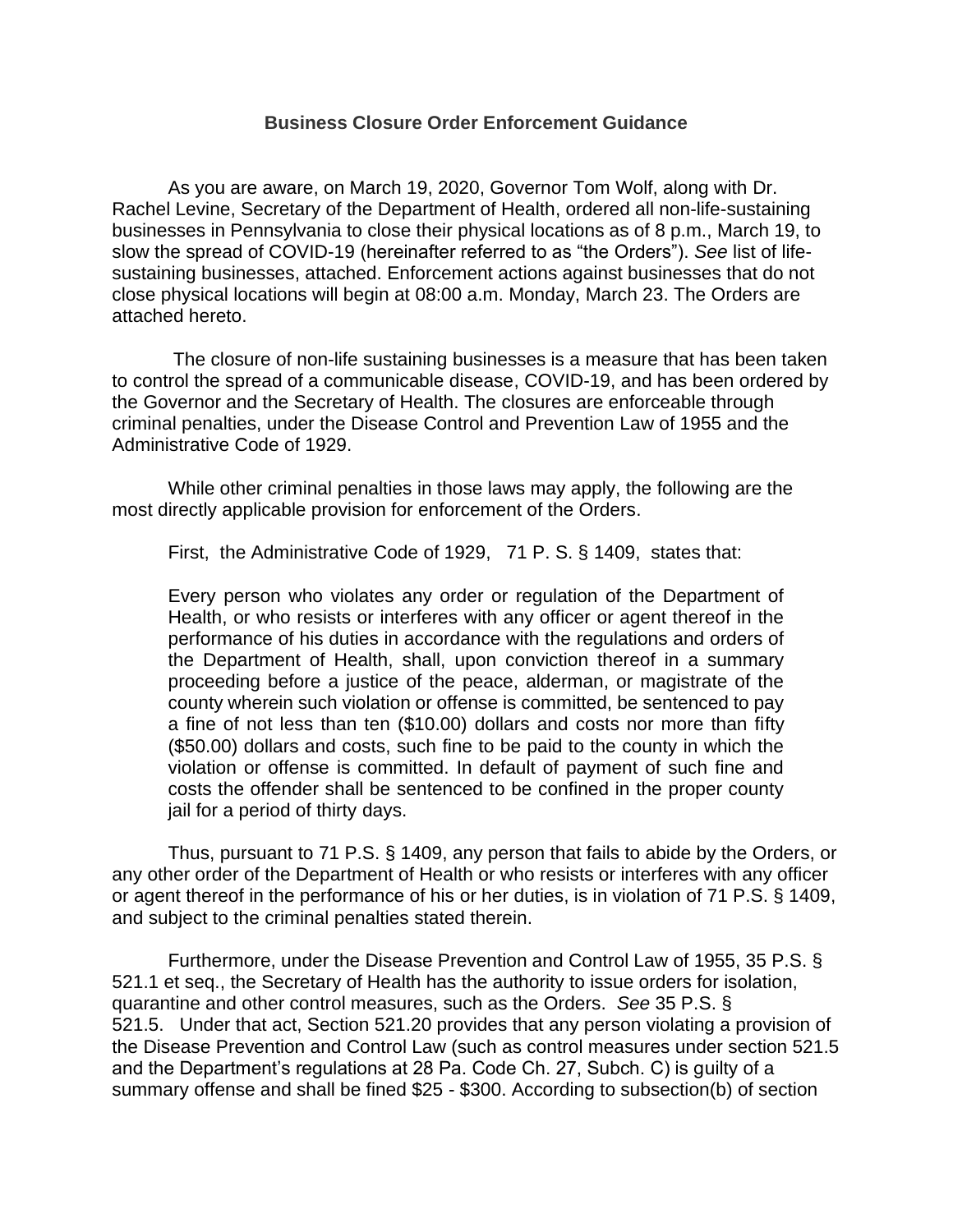521.20, "Prosecutions may be instituted by the department, by a local board or department of health or by any person having knowledge of a violation of any provisions of this act or any regulation." This section provides authority for local law enforcement agencies to issue citations for violation of the Orders issued by the Secretary of Health and the Governor.

Thus, citations for businesses in violation of the Orders would reference 71 P.S. § 1409 and/or 35 P.S. § 521.20(a).

Finally, for more serious violators, there are also provisions under the Crimes Code for obstructing the administration of law or government function, including 18 Pa. C.S. § 5101, that may be applicable if someone refuses to abide by the restrictions ordered by the Governor or Department of Health.

I, of course, defer to you as law enforcement executives and District Attorneys to determine appropriate charges for suspected violations. However, given the unique nature of this event, and how quickly it is evolving, the Commonwealth is sharing its current understanding with regard to enforcement of the issued Orders . We strive to ensure enforcement of the orders will be consistent throughout the Commonwealth. We also expect that any discipline for violation of the orders will be progressive such that enforcement will begin with a warning to any suspected violator. Furthermore, enforcement should be prioritized to focus on businesses where people congregate.

Below is a quick digest of other criminal penalties the Commonwealth has identified that may be applicable to enforce the control measures ordered by the Governor and the Department of Health to stop the spread of COVID -19.

## **A. The Pennsylvania Disease Prevention and Control Law of 1955**

### 35 P.S. § 521.20(a):

Any person who violates any of the provisions of this act or any regulation shall, for each offense, upon conviction thereof in a summary proceeding before any magistrate, alderman or justice of the peace in the county wherein the offense was committed, be sentenced to pay a fine of not less than twenty-five dollars (\$25) and not more than three hundred dollars (\$300), together with costs, and in default of payment of the fine and costs, to be imprisoned in the county jail for a period not to exceed thirty (30) days.

### 27 Pa. Code § 27.8(a):

A person who violates any provision of the [Disease Prevention and Control Act of 1955] shall, for each offense, upon conviction thereof in a summary proceeding before a district justice in the county wherein the offense was committed, be sentenced to pay a fine of not less than \$25 and not more than \$300, together with costs, and in default of payment of the fine and costs, shall be imprisoned in the county jail for a period not to exceed 30 days.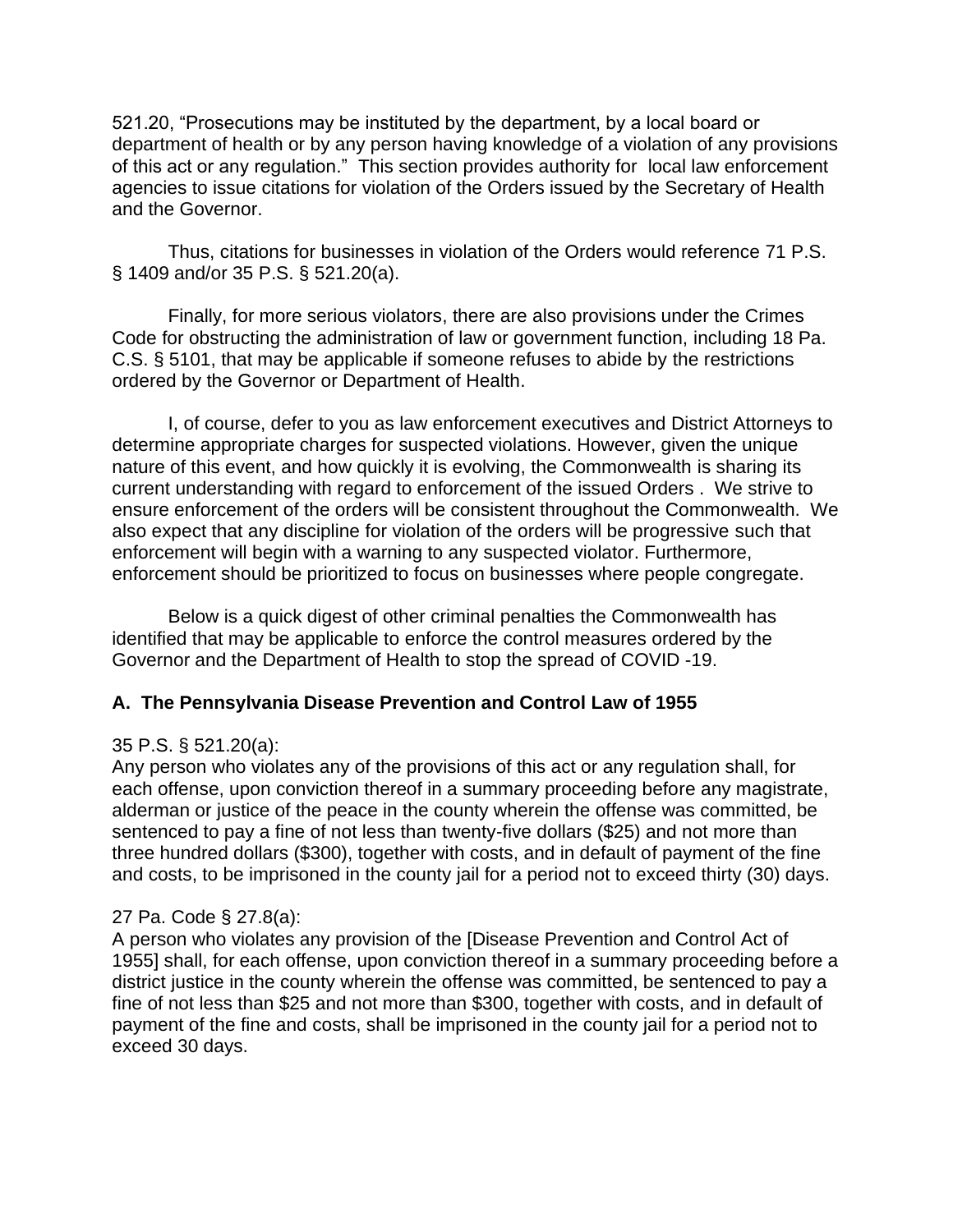## **B. The Administrative Code**

### 71 P. S. § 1409:

Every person who violates any order or regulation of the Department of Health, or who resists or interferes with any officer or agent thereof in the performance of his duties in accordance with the regulations and orders of the Department of Health, shall, upon conviction thereof in a summary proceeding before a justice of the peace, alderman, or magistrate of the county wherein such violation or offense is committed, be sentenced to pay a fine of not less than ten (\$10.00) dollars and costs nor more than fifty (\$50.00) dollars and costs, such fine to be paid to the county in which the violation or offense is committed. In default of payment of such fine and costs the offender shall be sentenced to be confined in the proper county jail for a period of thirty days.

# **C. The Liquor Code**

### 47 P.S. § 4-462:

The [B]oard may, with the approval of the Governor,

(a) temporarily close all licensed places within any municipality during any period of emergency proclaimed to be such by the Governor.

(b) advance by one hour the hours prescribed in this act as the hours during which liquor and malt or brewed beverages may be sold in any municipality during such part of the year when daylight saving time may be observed generally in such municipality.

## 47 P.S. § 4-471:

(a) Upon learning of any violation of this act or any laws of this Commonwealth relating to liquor, alcohol or malt or brewed beverages, or of any regulations of the board adopted pursuant to such laws, or any violation of any laws of this Commonwealth or of the Federal Government relating to the payment of taxes on liquor, alcohol or malt or brewed beverages by any licensee within the scope of this article, his officers, servants, agents or employes, or upon any other sufficient cause shown, the enforcement bureau may, within one year from the date of such violation or cause appearing, cite such licensee to appear before an administrative law judge, not less than ten nor more than sixty days from the date of sending such licensee, by registered mail, a notice addressed to him at his licensed premises, to show cause why such license should not be suspended or revoked or a fine imposed, or both. The bureau shall also send a copy of the hearing notice to the municipality in which the premises is located.

## 47 P.S. § 4-494:

(a) Any person who shall violate any of the provisions of this article, except as otherwise specifically provided, shall be guilty of a misdemeanor and, upon conviction thereof, shall be sentenced to pay a fine of not less than one hundred dollars (\$100), nor more than five hundred dollars (\$500), and on failure to pay such fine, to imprisonment for not less than one month, nor more than three months, and for any subsequent offense, shall be sentenced to pay a fine not less than three hundred dollars (\$300), nor more than five hundred dollars (\$500), and to undergo imprisonment for a period not less than three months, nor more than one year, or both. If the person, at or relating to the